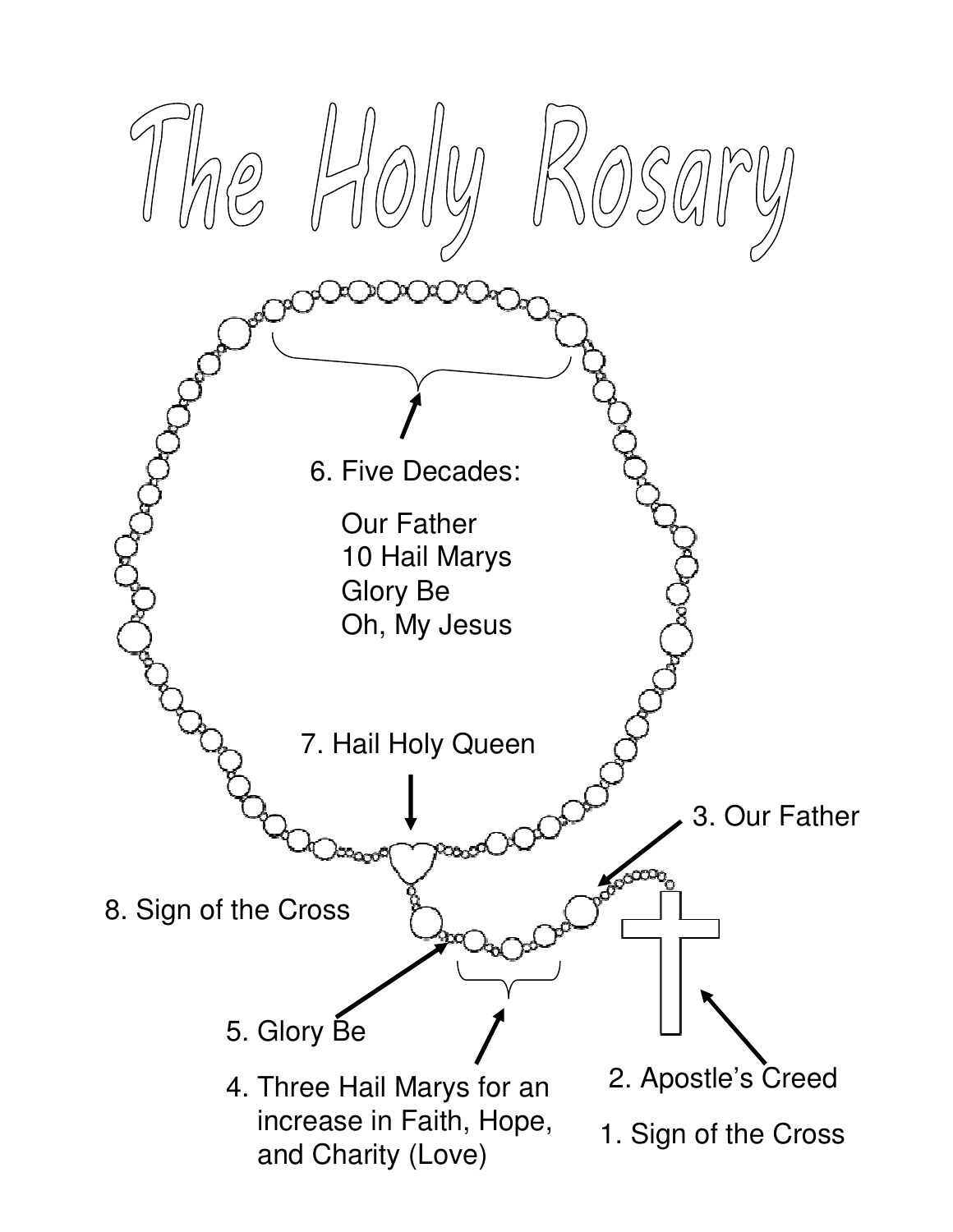# Apostle's Creed

I believe in God, the Father almighty, Creator of heaven and earth, and in Jesus Christ, his only Son, our Lord,

who was conceived by the Holy Spirit, born of the Virgin Mary, bow your head

suffered under Pontius Pilate,

was crucified, died and was buried;

he descended into hell;

on the third day he rose again from the dead;

he ascended into heaven,

and is seated at the right hand of God the Father almighty; from there he will come to judge the living and the dead.

I believe in the Holy Spirit, the holy catholic Church, the communion of saints, the forgiveness of sins, the resurrection of the body, and life everlasting. Amen.

Hail Mary

Hail Mary, full of grace, the Lord is with thee; blessed art thou amongst women, and blessed is the fruit of thy womb, Jesus. Holy Mary, Mother of God, pray for us sinners, now and at the hour of our death. Amen.

## Our Father

Our Father who art in heaven, hallowed be thy name. Thy kingdom come. Thy will be done on earth as it is in heaven. Give us this day our daily bread, and forgive us our trespasses, as we forgive those who trespass against us, and lead us not into temptation, but deliver us from evil. Amen

# Glory Be

Glory be to the Father, and to the Son, and to the Holy Spirit, as it was in the beginning, is now, and ever shall be, world without end. Amen.

Prayers of the Rosary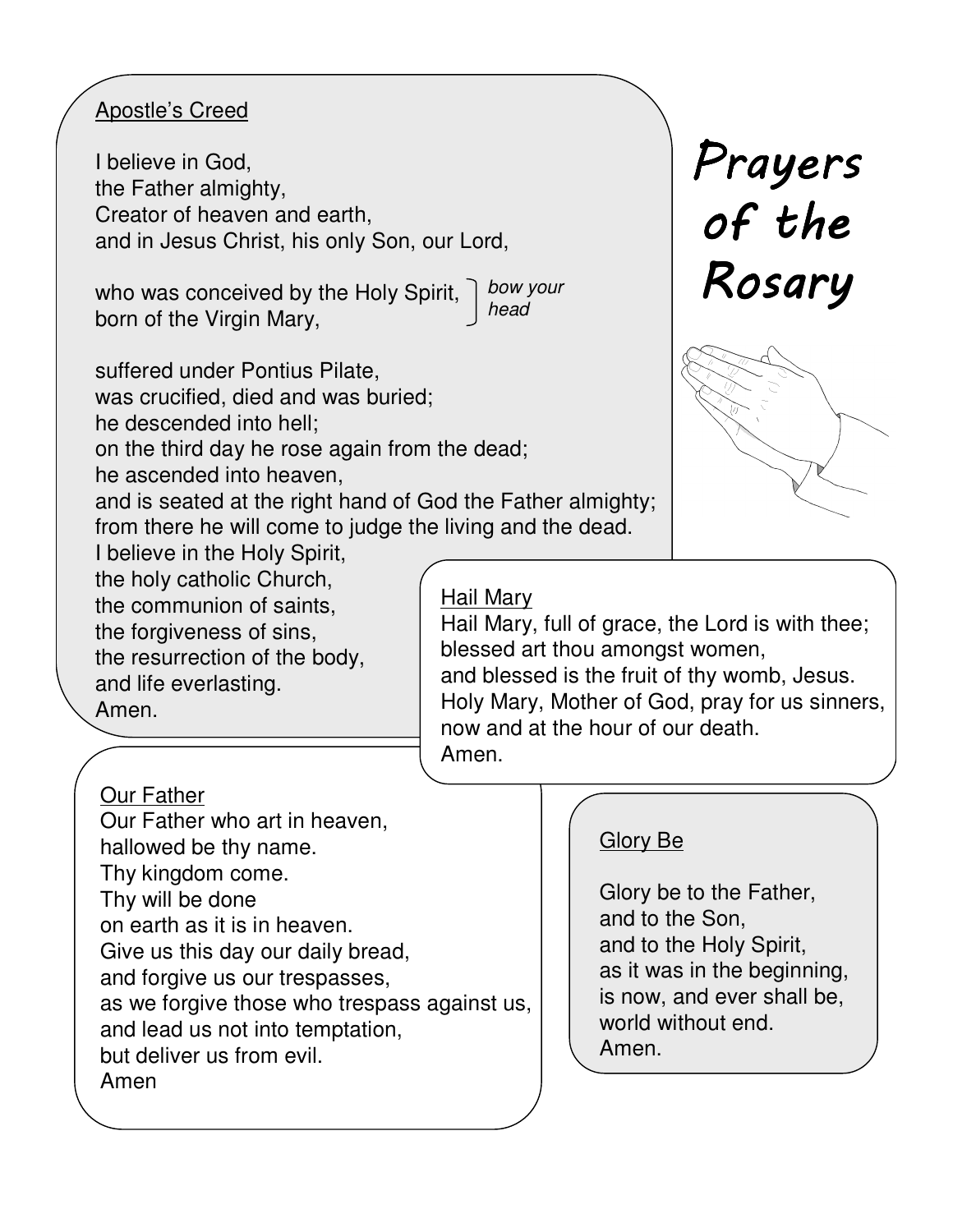# Prayers of the Rosary

# Oh, My Jesus

Oh, My Jesus, forgive us our sins; save us from the fires of Hell. Lead all souls to Heaven, especially those in most need of thy mercy.

# **Hail, Holy Queen**

Hail, holy Queen, Mother of mercy, our life, our sweetness and our hope. To thee do we cry, poor banished children of Eve: to thee do we send up our sighs, mourning and weeping in this vale of tears.

Turn then, most gracious Advocate, thine eyes of mercy toward us, and after this our exile, show unto us the blessed fruit of thy womb, Jesus

O merciful, O loving, O sweet Virgin Mary,



**Leader:** Pray for us O holy Mother of God, **Respond:** that we may be made worthy of the promises of Christ. **Leader:** Let us pray.

O God, whose only begotten Son, by His life, death, and resurrection, has purchased for us the rewards of eternal salvation. Grant, we beseech Thee, that while meditating on these mysteries of the most holy Rosary of the Blessed Virgin Mary, we may imitate what they contain and obtain what they promise, through the same Christ our Lord. Amen.

(3 times) **Leader:** Oh Mary, conceived without sin, **Respond:** Pray for us, who have recourse to thee.